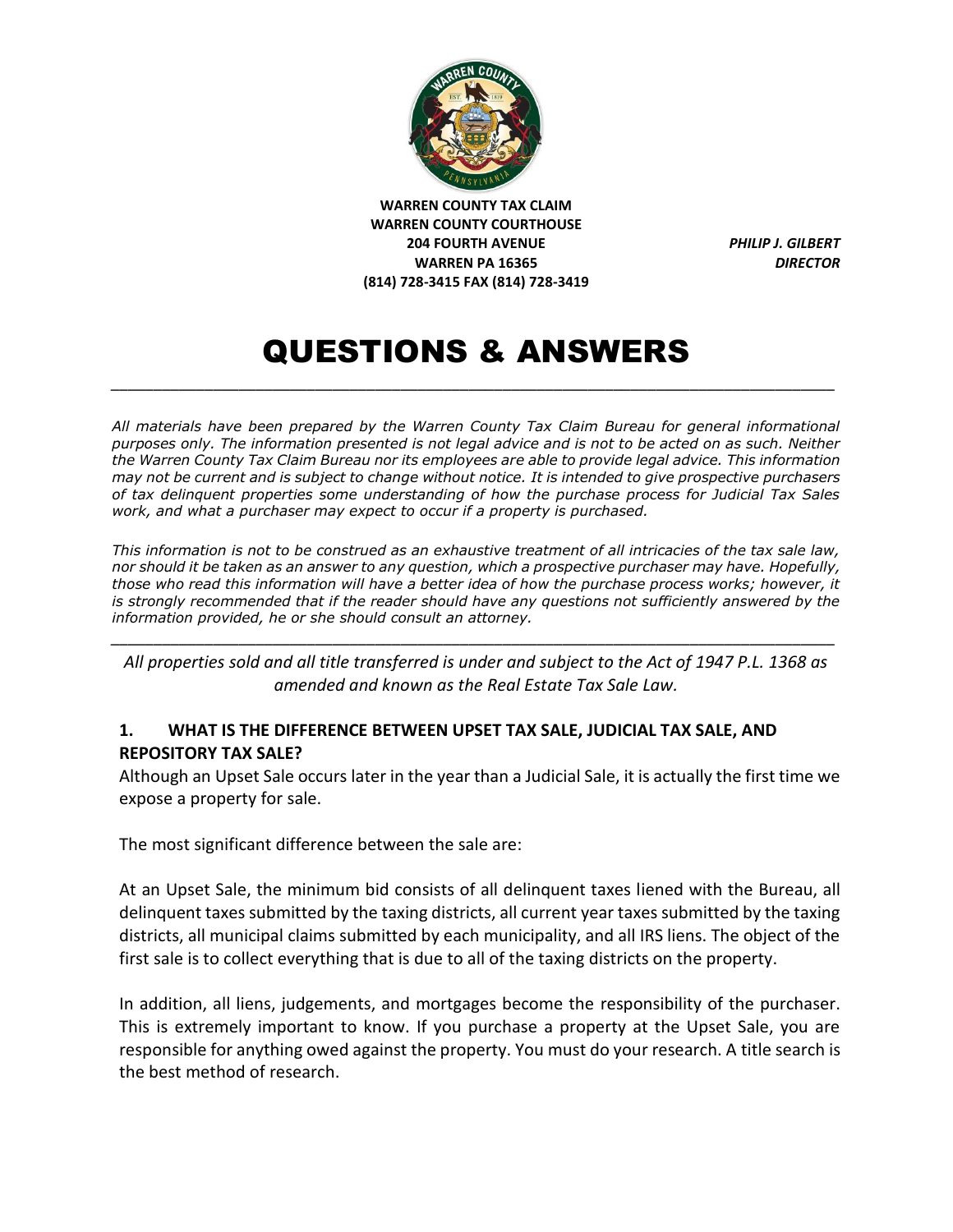

At a Judicial Sale, the minimum bid consists only of the costs incurred by the Tax Claim Bureau. Typically, this minimum bid will range from \$500-\$1500. All liens and judgements researched, then properly served, are divested upon the successful purchase.

At a Repository Sale, the minimum bid consists only of the costs incurred by the Tax Claim Bureau. A Repository Sale is ongoing, and bids are accepted throughout the month then submitted to the three taxing districts for approval. If approved, recording fees, and transfer tax fees are then applied. All liens and judgements researched, and properly served from the Judicial Sale, are divested upon the successful purchase. Any liens applied after the research from the Judicial Sale may remain.

#### **2. HOW DO THE SALES WORK?**

Both the Upset Sales and the Judicial Sales are live auctions. Each property on the list has a minimum bid at which the bidding will start. The auctioneer will go through the list of properties one by one, reading the map number, location, and name of the owner. It is your responsibility to know what the property is on the auction block.

The auctioneer will accept bids as they are called out and will continue to accept bids as they increase.

Registration is required to bid at bot the Judicial and Upset Tax sales. Registration form can be found on the County website.

#### **WHAT AM I RESPONSIBLE TO PAY THE DAY OF THE SALE?**

You are responsible to pay the full amount that you bid at the time of the winning of the property.

#### **3. HOW DO I PAY FOR THE PROPERTY?**

We accept cash, and cashiers checks/money orders made payable to "Warren County Tax Claim Bureau". You are responsible to pay for the property immediately. Many people ask, "I don't know how much the bid will go for, so how do I know how much I'm going to spend?" The best solution for this is to purchase cashiers checks in different increments from the bank. Buy some \$1000, \$5000, etc. What you do not use, you can deposit back into your account at the bank. We can make change – at the discretion of the Tax Claim Bureau. Please note that NO personal checks or letters issue by banks will be accepted.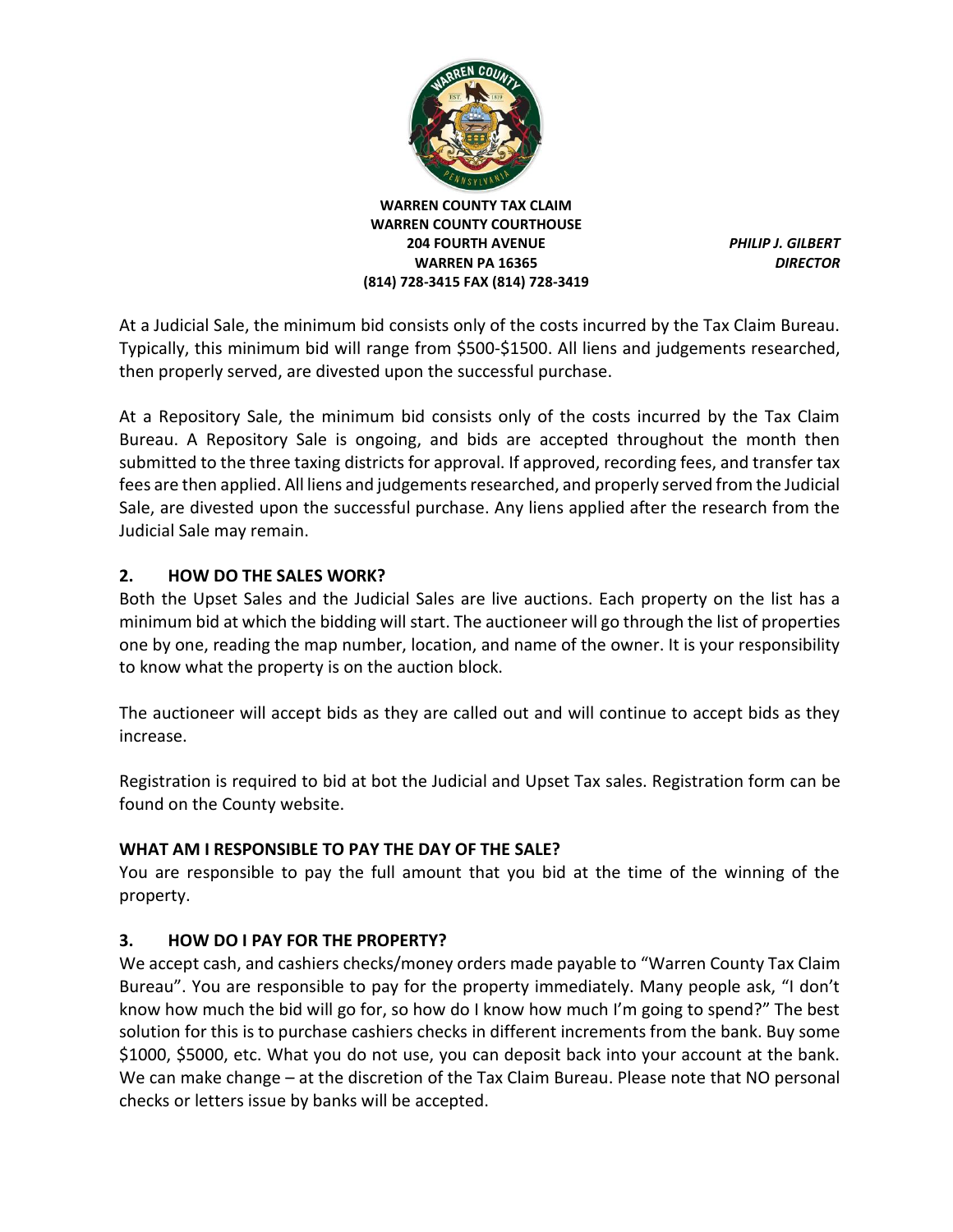

## **4. WHEN DOES THE PROPERTY BECOME MINE?**

You are the equitable owner at the time of purchase. This means that you have monetarily paid for the property. You become the record owner after the deed has been filed in your name. Our deeds take 2-6 months to filed.

#### **5. AFTER THE SALE, IF I GO TO THE PROPERTY AND DECIDED I DO NOT WANT IT, WHERE CAN I RETURN IT?**

There are no refunds. You cannot give a property back. Our Tax Sales are "Buyer Beware".

## **6. WHERE DO I FIND OUT IF THERE IS A MORTAGAGE, LIEN, OR A JUDGEMENT ON THE PROPERTY?**

Your best bet is to have a title search done by a professional. If you decide to research yourself, you will need to go to the Warren County Recorder of Deeds office, and the Warren County Prothonotary's Office. Both are located in the Court House.

# **7. WHAT DO I DO IF SOMEONE IS LIVING AT THE HOUSE?**

We suggest you notify the inhabitants that you have just purchased the property. Offer them some time to find another place to live and to remove their belongings. You may file documents with the appropriate district justice office to begin the eviction process.

## **8. HOW DO I REGISTER FOR THE SALES?**

There is a registration process for our Upset & Judicial Tax Sales. You do not need to register for the Repository Sales. Registration form is found on the county website at warrencopa.com/tax-claim.

# **9. WHAT HAPPENS TO THE PROPERTIES THAT ARENT SOLD AT AN UPSET SALE?**

The properties that aren't sold at an Upset Sale remain together as a group. We have title searches done on each of these properties. This is the beginning of the Judicial Sale process. The title search will determine the liens and judgements on each property. Our job is to notify all of the lien holders that we intend to sell the property free and clear. That way, if the lien holder does not want to lose their interest in the property, they can take appropriate action. The following May/June, we expose this group of properties at our Judicial Tax Sale, free and clear of liens and judgements that were found with our title search.